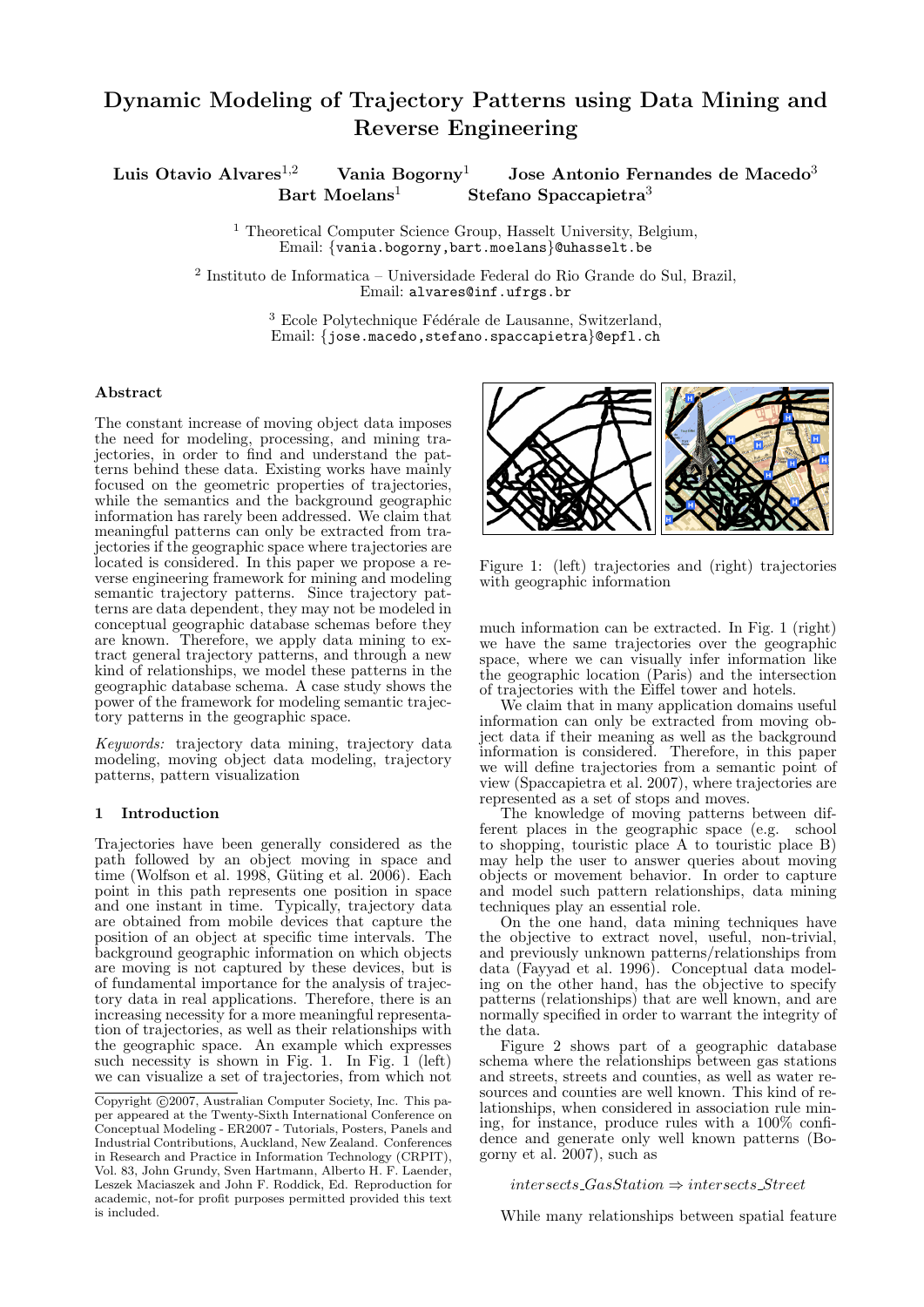

Figure 2: conceptual geographic database schema

types are well known by the geographic database designer, trajectory relationships are not. For instance, a move between gas station and water resource (e.g. lake, river) is not known a priori. Trajectory pattern relationships are hard to be visually identified by simply overlapping different layers of geographic information. In the example shown in Fig. 1 (right), it is difficult to visualize trajectory patterns. Therefore, we propose a reverse engineering approach, where we apply data mining to extract only strong and interesting patterns from trajectory data in order to provide a set of pattern relationships that are not known a priori. More specifically, we extract frequent trajectory movements by considering not only the trajectories, but also the whole geographic space in which trajectories were collected. Indeed, the discovered patterns are stored in the trajectory database and modeled in the geographic conceptual schema, in order to help the user to understand, visualize, and query trajectory pattern relationships.

# 1.1 Scope and Outline

The scope of this work is limited to the discovery of binary trajectory pattern relationships and their modeling in geographic database schemas. The focus relies on binary trajectory relationships for their representation in the schema, between two spatial feature types. In this paper we are interested in frequent movements independently of the exact time in which these movements are frequent. According to the application, time can be a filter applied in data preprocessing steps by selecting trajectories that satisfy given time intervals.

The remaining of the paper is organized as follows: Sect. 2 presents the related works and the main contributions. In Sect. 3 we introduce the basic concepts about trajectories, database schemas, and moving patterns. In Sect. 4 we present a framework to extract trajectory patterns from data as well as their modeling in geographic database schemas. In Sect. 5 we present a case study over trajectories of conference attendees to show the application and the trade off of our framework. In Sect. 6 we discuss our approach for modeling trajectory patterns and in Sect. 7 we conclude the paper and present some directions of future work.

# 2 Related Work and Contributions

Several data models have been proposed for efficiently querying moving objects (Wolfson et al. 1998, Güting et al. 2006, Brakatsoulas et al. 2004, Mouza  $\&$ Rigaux 2005). In (Wolfson et al. 1998) the main focus relies on the geometric properties of trajectories, while both (Brakatsoulas et al. 2004) and (Mouza  $\&$ Rigaux 2005) considered semantics and background geographic information.

In (Mouza & Rigaux 2005) moving patterns are extracted from data by defining the patterns a priori. For instance, find all trajectories that move from a zone  $A$  to a zone  $B$  and cross zone  $Z$ . In that work, moving patterns are the trajectories that follow a given pattern. In our work we will extract moving patterns from data which are not known a priori and which are frequent in a minimal number of trajectories.

In (Brakatsoulas et al. 2004) a semantic model for trajectories has been proposed as well as relationships of trajectories with the background geographic information or environment information. This model, however, is restricted to a specific application domain, and trajectory relationships are related to vehicles and roads.

Spaccapietra (Spaccapietra et al. 2007) proposed a general model for semantic trajectories, and introduced the concept of stops and moves, which we have adopted in this paper.

From the data mining perspective many trajectory pattern mining algorithms have been developed, such as (Tsoukatos & Gunopulos 2001, Laube et al. 2005, Verhein & Chawla 2006, Cao et al. 2006, Gudmundsson & van Kreveld 2006). Their main drawback, however, is that the semantics of the trajectory and the geographic information behind trajectories has not been considered. Some approaches find dense patterns, where moving objects are in the same region and move in the same direction (Cao et al. 2006). For semantic trajectory patterns we are interested in frequent movements between places that may be spatially sparse (e.g. from airport to touristic place).

Other approaches find long patterns (Tsoukatos & Gunopulos 2001, Gudmundsson & van Kreveld 2006), while we are interested in short patterns between two places, similarly to the approach presented by (Verhein & Chawla 2006), where trajectory association patterns are extracted between two regions.

Since existing trajectory data mining approaches do not consider the semantics of the data, it is difficult or even impossible to understand and model trajectory patterns from the conceptual point of view. It becomes possible only when some background geographic information is considered, as in  $(Güting)$ et al. 2006), where trajectories are integrated with road networks.

Recently we have proposed a novel data mining approach which uses conceptual schemas to improve spatial association rule mining (Bogorny et al. 2006, 2007). More specifically, to avoid the generation of patterns that are a priori known as non-interesting. In this paper we propose an approach that takes the opposite direction. Since we are interested in the discovery and modeling of new patterns, and which are not obvious to the database designer, we address the problem through a process of reverse engineering. In a first step we apply data mining techniques to extract patterns from trajectories considering the background geographic information. In a second step, we model the discovered patterns in geographic conceptual schemas.

Reverse engineering has been used to understand the data model in legacy systems (McKearney & Roberts 1996) and for automatic query extraction (Shoval & Shreiber 1993).

The main contributions of the work presented in this paper include: (i) the use of trajectory data from a semantic point of view, instead of a sequence of points in time; (ii) the extraction of frequent movements between two places, giving semantics to the discovered patterns as well as their visualization in the conceptual schema; (iii) the representation of movement patterns in geographic database schemas through a new kind of relationship, that will facilitate both querying and visualizing trajectory patterns over the geographic space.

# 3 Definitions and Preliminaries

In this section we present a brief overview on geographic conceptual schemas, introduce a semantic model for *trajectories* from the semantic point of view,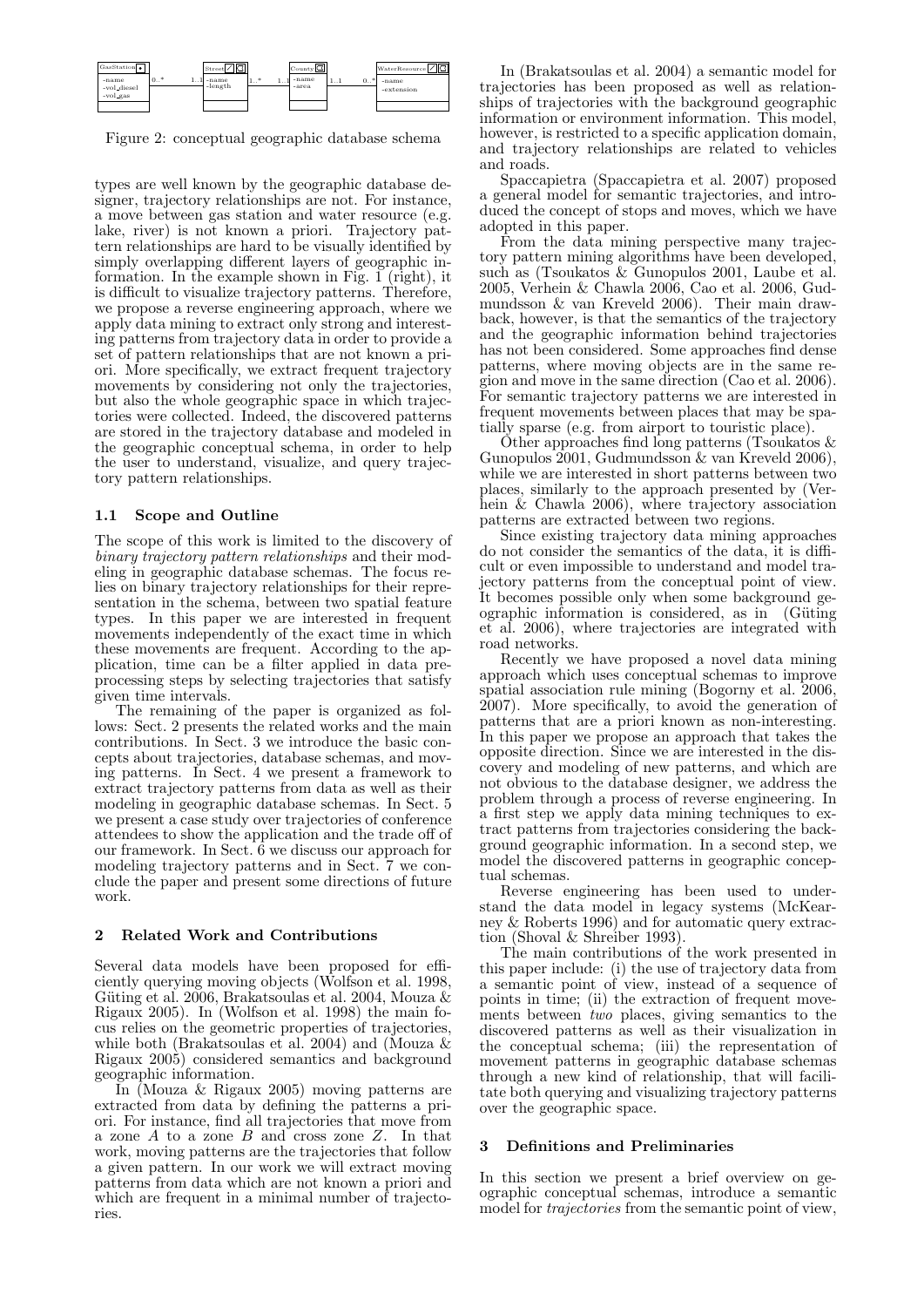

Figure 3: basic conceptual schema for trajectory



Figure 4: part of a geographic database conceptual schema

and introduce the new concept of moving pattern relationship.

#### 3.1 Trajectories and Background Geographic Information

In order to extract moving patterns from trajectory data, we define a trajectory similar to the definition presented in (Spaccapietra et al. 2007).

Definition 1 (Trajectory) Semantically a trajectory  $T$  is an ordered list of stops  $S$  and moves  $M$ .

**Definition 2** (Stop) A stop  $s$  is a semantically important part of a trajectory where is considered that the object has not effectively moved. A stop is represented by a spatial feature type in the geographic space and a non-empty time interval.

**Definition 3** (Move) A move  $\overrightarrow{s_1s_2}$  is the part of a trajectory that has a time interval and is delimited by two consecutive stops  $s_1$  and  $s_2$ , where consecutive stops by definition must have non-overlapping time intervals.

In our definitions, stops are interesting places specified according to the application. For instance, a traffic light may be considered a stop in a transportation management application, but probably not in a tourism application.

Definition 4 (Spatial Feature Type) A spatial feature type is a real world entity that has a location on the Earth surface (OGC 1999).

Figure 3 shows the trajectory data model that we adopt in this work. Notice that both stops and moves are related to a spatial feature type, where each stop is located in one spatial feature type and moves may have any spatial relationship (e.g. within, crosses) with one or more spatial feature types.

Spatial feature types are represented in geographic database schemas as different geographic object types. In the schema shown in Fig. 4 there are five different spatial feature types: city, hotel, airport, conference center, and touristic place, that will be used later in a case study.

Geographic database schemas are normally extended relational or object-oriented schemas (Shekhar



Figure 5: moving pattern structure

& Chawla 2002). Some approaches such as (Parent et al. 2006, Borges et al. 2001, da Rocha et al. 2001) extend such models with pictograms to provide special treatment for geographic applications. In geographic conceptual data modeling, relationships among spatial and non-spatial data are represented through associations with cardinality constraints. In geographic database schemas, these associations may either represent a spatial relationship (e.g. touches, contains) or a non-spatial relationship such as association or aggregation.

# 3.2 Moving Patterns (MP)

On the contrary to many trajectory pattern mining approaches that consider trajectory patterns as a set of ordered points that occur during the same time interval, we are interested in patterns of moves between two places. We will define a moving pattern as a frequent move between two stops in order to be able to represent such a pattern as a relationship between two spatial feature types in a geographic database schema.

**Definition 5** (Support) Let  $T = \{t_1, t_2, \ldots, t_n\}$  be a set of trajectories. Let  $\overrightarrow{AB}$  be a move from a stop A to a consecutive stop B. We define the support of the move  $\overrightarrow{AB}$ , denoted by  $sup(\overrightarrow{AB})$ , as the fraction of trajectories t of T in which the move  $\overrightarrow{AB}$  occurs. More formally,

$$
sup(\overrightarrow{AB}) = \frac{\left| \{ t \in T \mid \overrightarrow{AB} \in t \} \right|}{|T|}
$$

where  $|X|$  is the number of elements in the set X.

Definition 6 (Moving Pattern) A moving pattern is a move with support  $\zeta$ , where  $\zeta$  is higher than a given threshold, called minsup.

A moving pattern  $\overline{AB}(\varsigma)$  is a relationship between two spatial feature types  $\ddot{A}$  and  $B$  which has two main properties: direction and support. The direction of a moving pattern  $\overrightarrow{AB}$  is a path from A to B, in this order, and the support  $\varsigma$  is the fraction of trajectories having this move. Considering that each stop is within a spatial feature type, a moving pattern relationship can be modeled as shown in Fig. 5.

The first pattern shown in Fig. 5 is unidirectional, from a spatial feature type  $A$  to a spatial feature type  $B$  with support  $\varsigma$ . The second pattern is bidirectional, where the move from a spatial feature type  $A$  to a spatial feature type  $B$  has support  $\varsigma_2$  and the moving pattern from a spatial feature type  $B$  to a spatial feature type A has support  $\varsigma_1$ .

#### 4 A Framework for Trajectory Pattern Mining and Modeling

In this section we present a framework to extract frequent trajectory patterns and their modeling in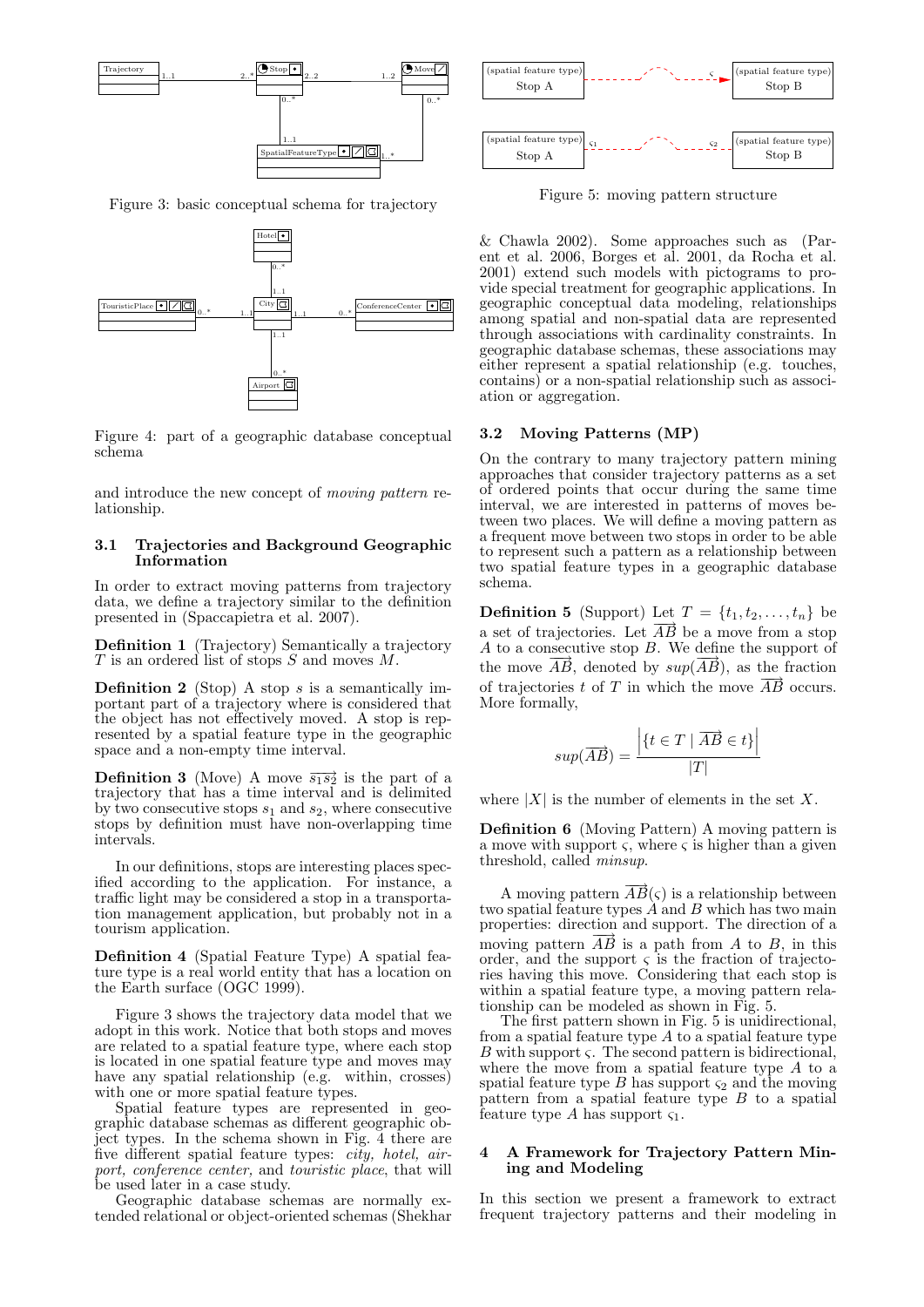

Figure 6: framework for Trajectory Pattern Extraction and Modeling

geographic database schemas. Figure 6 presents an overview of the framework, that can be analyzed in four levels: schema, data, pattern extraction, and pattern modeling.

At the schema level there is the trajectory schema, where trajectories are seen as an ordered set of stops and moves. At this level, there is also a geographic database schema that contains the background geographic information of the same region of trajectories, i.e., the spatial feature types on which objects are moving.

The data level has both trajectory data and geographic data, where stops are within spatial feature types defined in the geographic database.

At the pattern extraction level data are preprocessed and transformed to the input format required by the data mining algorithm. In the data mining step the user may define mining parameters such as minimum support, in order to extract only patterns that pass these constraints. Trajectory pattern relationships are identified in this step, which will be explained in more detail in Sect. 4.1.

Since the new knowledge is identified after the mining process, the user may choose the new relationships to be represented in the geographic database schema. For instance, only patterns with support higher than 50%. Details of this step are presented in Sect. 4.2.

# 4.1 From Data to Patterns

Different kinds of patterns can be discovered considering stops and moves in trajectories. For instance, (i) the most frequent stops during a certain period of time, (ii) frequent stops that have a duration higher than a given threshold, (iii) frequent moves at a certain time interval, (iv) most frequent moves inside a certain region,  $(v)$  frequent moves that intersect a given spatial feature type, and so on.

In this paper we have the objective to find one specific kind of patterns from trajectory data: frequent moves between two stops. For this purpose we take as an input of our pattern extraction algorithm the dataset of moves, where each move is represented as a pair of ordered stops among which an object has moved during a given time interval. For all moves, we count in how many trajectories each move appears. If a move is a moving pattern, i.e., has support higher than a given minsup threshold, then this move is considered frequent and is stored in a set of moving patterns in the trajectory database, with its respective support. Since all patterns have been generated and stored, the user may choose the most interesting moving patterns to be modeled in the geographic database schema.

The patterns extracted by our method are at a high level of abstraction (e.g. Hotel to Touristic-



Figure 7: moving pattern relationship from Hotel to TouristicPlace

Table 1: moves sample dataset

| Mid                       | Ti <sub>d</sub>           | stop 1           | stop 2           | time interval   |
|---------------------------|---------------------------|------------------|------------------|-----------------|
| $\overline{1}$            | $\overline{1}$            | Airport          | Hotel            | $10:05 - 11:10$ |
| $\overline{2}$            | $\overline{1}$            | Hotel            | TouristPlace     | $14:08 - 14:30$ |
| $\overline{\overline{3}}$ | $\overline{1}$            | TouristPlace     | Hotel            | $18:03 - 19:05$ |
| ī                         | $\overline{2}$            | Hotel            | ConferenceCenter | $07:50 - 08:32$ |
| $\overline{2}$            | $\overline{2}$            | ConferenceCenter | TouristPlace     | $11:04 - 11:15$ |
| $\overline{3}$            | $\overline{2}$            | TouristPlace     | Hotel            | $12:03 - 12:15$ |
| $\overline{4}$            | $\overline{2}$            | Hotel            | TouristPlace     | $14:08 - 15:07$ |
| $\overline{5}$            | $\overline{2}$            | TouristPlace     | Hotel            | $18:58 - 20:03$ |
| ī                         | $\overline{\overline{3}}$ | Hotel            | ConferenceCenter | $08:10-08:35$   |
| $\overline{2}$            | $\overline{3}$            | ConferenceCenter | Hotel            | $16:00 - 16:38$ |
| $\overline{\overline{3}}$ | $\overline{\overline{3}}$ | Hotel            | TouristPlace     | $17:36 - 18:08$ |
| $\overline{4}$            | $\overline{\overline{3}}$ | TouristPlace     | Hotel            | $18:40 - 19:15$ |
| $\overline{1}$            | $\overline{4}$            | Hotel            | ConferenceCenter | $08:06 - 08:20$ |
| $\overline{2}$            | $\overline{4}$            | ConferenceCenter | Airport          | $17:03 - 18:20$ |
| $\overline{1}$            | $\overline{5}$            | Airport          | ConferenceCenter | $09:25 - 10:18$ |
| $\overline{2}$            | $\overline{5}$            | ConferenceCenter | Hotel            | $18:27 - 19:05$ |
| $\overline{1}$            | $\overline{6}$            | Hotel            | TouristPlace     | $08:05 - 08:55$ |
| $\overline{2}$            | $\overline{6}$            | TouristPlace     | TouristPlace     | $12:08 - 12:29$ |
|                           | $\overline{6}$            | TouristPlace     | Hotel            | $17:05 - 18:07$ |
| $\overline{1}$            | $\overline{7}$            | Hotel            | ConferenceCenter | $08:10-08:19$   |
| $\overline{2}$            | 7                         | ConferenceCenter | TouristPlace     | $15:55 - 16:25$ |
|                           | 7                         | TouristPlace     | Hotel            | $17:28 - 18:03$ |
| $\overline{4}$            | $\overline{7}$            | Hotel            | Airport          | $21:03 - 22:05$ |
| $\overline{1}$            | $\overline{\mathbf{8}}$   | Airport          | Hotel            | $09:58 - 10:35$ |
| $\overline{2}$            | $\overline{\mathbf{8}}$   | Hotel            | TouristPlace     | $11:07 - 11:20$ |
|                           | $\overline{\mathbf{8}}$   | TouristPlace     | TouristPlace     | $14:05 - 14:38$ |
| $\overline{4}$            | $\overline{\mathbf{8}}$   | TouristPlace     | Hotel            | $17:06 - 18:12$ |
| $\overline{1}$            | $\overline{9}$            | Hotel            | ConferenceCenter | $07:55 - 08:33$ |
| $\overline{2}$            | $\overline{9}$            | ConferenceCenter | Airport          | $18:25 - 19:38$ |
| $\overline{1}$            | 10                        | Airport          | ConferenceCenter | $08:32 - 09:02$ |
| $\overline{2}$            | 10                        | ConferenceCenter | TouristPlace     | $11:03 - 16:27$ |
| $\overline{\overline{3}}$ | 10                        | TouristPlace     | Airport          | $17:28 - 18:15$ |

Place). This is one of the main strengths of our data mining method. Because of this abstraction we discover moves that are frequent in sparse geographic locations, while most trajectory data mining algorithms extract trajectory patterns in dense locations.

## 4.2 From Patterns to Relationships: The Reverse Engineering Approach

Patterns extracted from trajectories express frequent moves over several trajectories. For instance, a pattern such as  $Hotel$  TouristicPlace (50%) characterizes a move from a Hotel to a Touristic Place, in this sequence, for 50% of the trajectories in the database. The representation of this pattern in the geographic database schema is shown in Fig. 7.

The expressive power of a geographic conceptual data model with moving pattern relationships provides a high abstraction level of trajectory patterns that cannot be identified through data visualization techniques, as shown in the example in Fig. 1 (right). For instance, a general moving pattern from Hotel to Touristic Place can only be identified by considering stops at a general granularity level, and not the specific instances (e.g. Ibis Hotel, HollidayInn Hotel, Eiffel Tower, Louvre Museum). This is possible because stops and moves in our trajectory model are related to spatial feature types. Because of data generalization we are able to match data mining patterns with conceptual modeling.

# Case Study

In this section we present a case study over trajectories of conference attendees. There is a database of attendees's trajectories where one person may have many trajectories. The moves in these trajectories are shown in Table 1, where each row is a move of one trajectory. In this dataset we observe people arriving, going to the conference center, visiting touristic places, moving in different directions.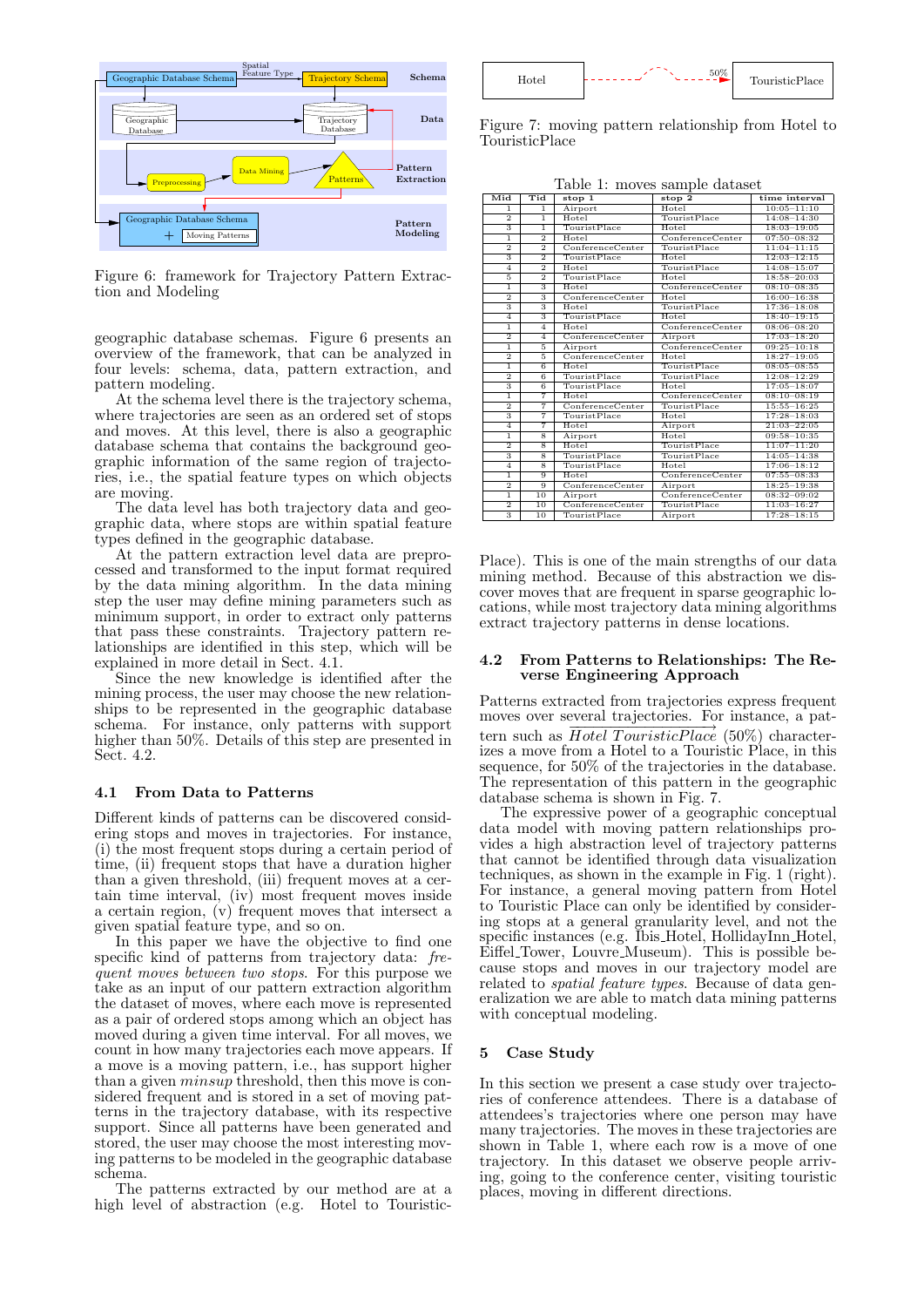Table 2: moves and respective support

| Move                                  |                  | $\overline{\mathbf{S}}$ up |
|---------------------------------------|------------------|----------------------------|
| Airport                               | Hotel            | 2/10                       |
| Hotel                                 | TouristicPlace   | 5/10                       |
| TouristicPace                         | Hotel            | 6/10                       |
| Hotel                                 | ConferenceCenter | 5/10                       |
| $\overline{\text{Conference}}$ Center | Hotel            | 2/10                       |
| Airport                               | ConferenceCenter | 2/10                       |
| TouristicPlace                        | TouristicPlace   | 3/10                       |
| ConferenceCenter                      | Airport          | 2/10                       |
| ConferenceCenter                      | TouristicPlace   | 4/10                       |
| TouristicPlace                        | Airport          | 2/10                       |
| $_{\rm Hotel}$                        | Airport          |                            |

Table 3: moving pattern with minimum support 50%

| Move           |                  | $\sup$ |
|----------------|------------------|--------|
| Hotel          | TouristicPlace   | 10     |
| Hotel          | ConferenceCenter | 5/10   |
| TouristicPlace | Hotel            |        |

Besides the trajectory data of visitors that will attend the conference, there is also a geographic database of the city where the conference takes place. This database has many spatial feature types including hotels, conference center, touristic points, and airport, which might be interesting to discover trajectory patterns. Part of the conceptual schema of this database is shown in Fig. 4. In this figure, well known relationships specified by the database designer are the associations of city with hotels, airports, convention center, and touristic places. No more relationships are known. Without mining the trajectory database we are not able to visualize frequent places visited by people attending the conference.

In our dataset shown in Table 1, stops are the spatial feature types which are represented in the geographic database of the city where the conference takes place. In  $(A\nvert x)$  and  $B$  and  $A\nvert y$  are  $B$  and  $B$  are  $A$ sented an algorithm to integrate trajectories and the background geographic information, generation stops and moves.

In our case study we are only interested in frequent moves, and not in specific time intervals in which the conference attenders move into the city.

As can be observed in Table 1, the data are represented at general granularity level, which we call feature type granularity. In order to extract moving patterns, data need to be represented at a feature type granularity level (e.g. Hotel, TouristicPlace). At a feature instance granularity (e.g. Ibis Hotel, Louvre Museum), moves may not be frequent enough to find strong and general patterns. Nevertheless, it would not be possible to represent the discovered patterns in the conceptual model.

The frequent moves between two stops considering the dataset shown in Table 1, are shown in Table 2, with their respective support.

Considering the dataset shown in Table 1 and  $min sup = 50\%$ , we obtain the moving patterns shown in Table 3. The first pattern shows that 50% of the trajectories of people attending the conference have in their trajectory a move that goes from a hotel to a touristic place. The second pattern shows that 50% of all trajectories have at least one move in their trajectory that goes from a hotel to the conference center. In the last pattern we observe that 60% of the trajectory database has a move going from a touristic place to a hotel.

In such a dataset one could expect a moving pattern from the conference center to a touristic place. However, for this specific dataset and minimum support, this move in not frequent. Conference attenders



Figure 8: moving pattern relationships in geographic database schemas

in this dataset have a moving pattern that goes from hotel to touristic place instead.

The extracted moving patterns shown in Table 3 are modeled in the geographic conceptual database schema shown in Fig. 8. The representation of the patterns in the geographic database schema provides to the user the relationships of trajectory data with the background geographic information. Indeed, only strong relationships which pass the support constraint and were selected by the user as most relevant are represented.

A moving pattern relationship represented in the schema through a bidirectional association between TouristicPlace and Hotel with its exact support could not be modeled by the database designer without knowing the data.

# 6 Discussion

The use of data mining techniques to extract patterns from trajectory data has some general advantages. The storage of these patterns will help the user to efficiently write queries over moving object patterns. The representation of a moving pattern in the geographic database schema besides providing support for modeling trajectory pattern relationships, it helps the user to understand moving behavior in the context of the background geographic information. Trajectory pattern modeling can be semantically more expressive and powerful than visualization toolkits.

If we compare Fig. 1 (left) and the conceptual model with trajectory patterns shown in Fig. 8, it is easy to understand the importance of mining trajectories considering background geographic information and its semantics. From the visualization perspective we can observe that a conceptual schema is more powerful to express trajectory patterns at a high level of abstraction.

From the conceptual modeling point of view, the semantics of a moving pattern relationship is more expressive than a relationship with cardinality  $0.n$ or 1..n used to represent static relationships. For instance, in relationships with cardinalities  $0..n$  the probability for the relationship hold varies from zero to all instances of the related object type. For a relationship with a cardinality  $1..n$  we know that the relationship always holds, but we do not how many times. A moving pattern relationship, however, although it is dynamic and may change when the database is updated, it specifies the exact percentage of trajectories that have a move between two specific stops. In Fig. 8, for instance, we know that exactly  $50\%$  of all trajectories in the database have a move from hotel to touristic place, even if we do not know how many hotels are in the database.